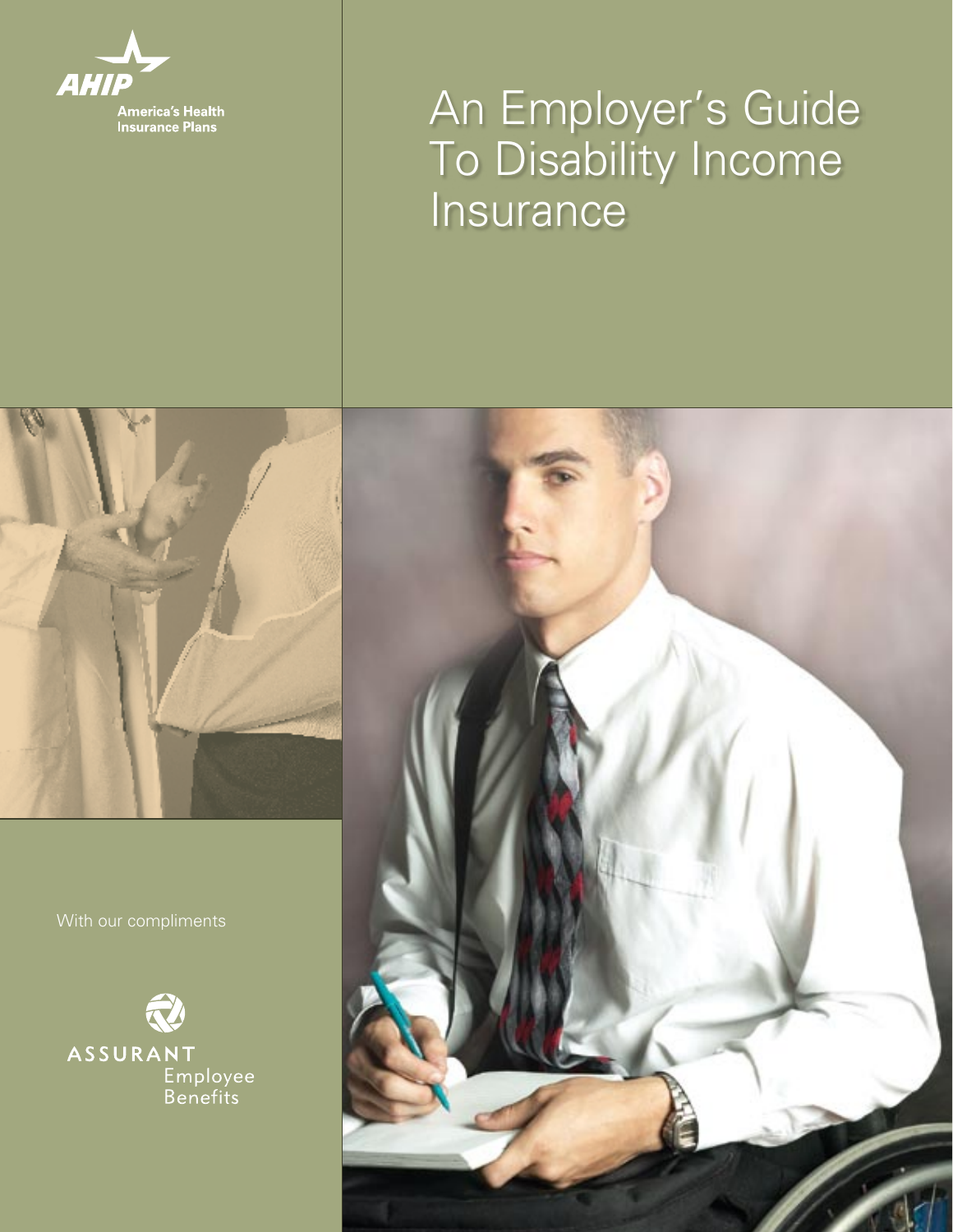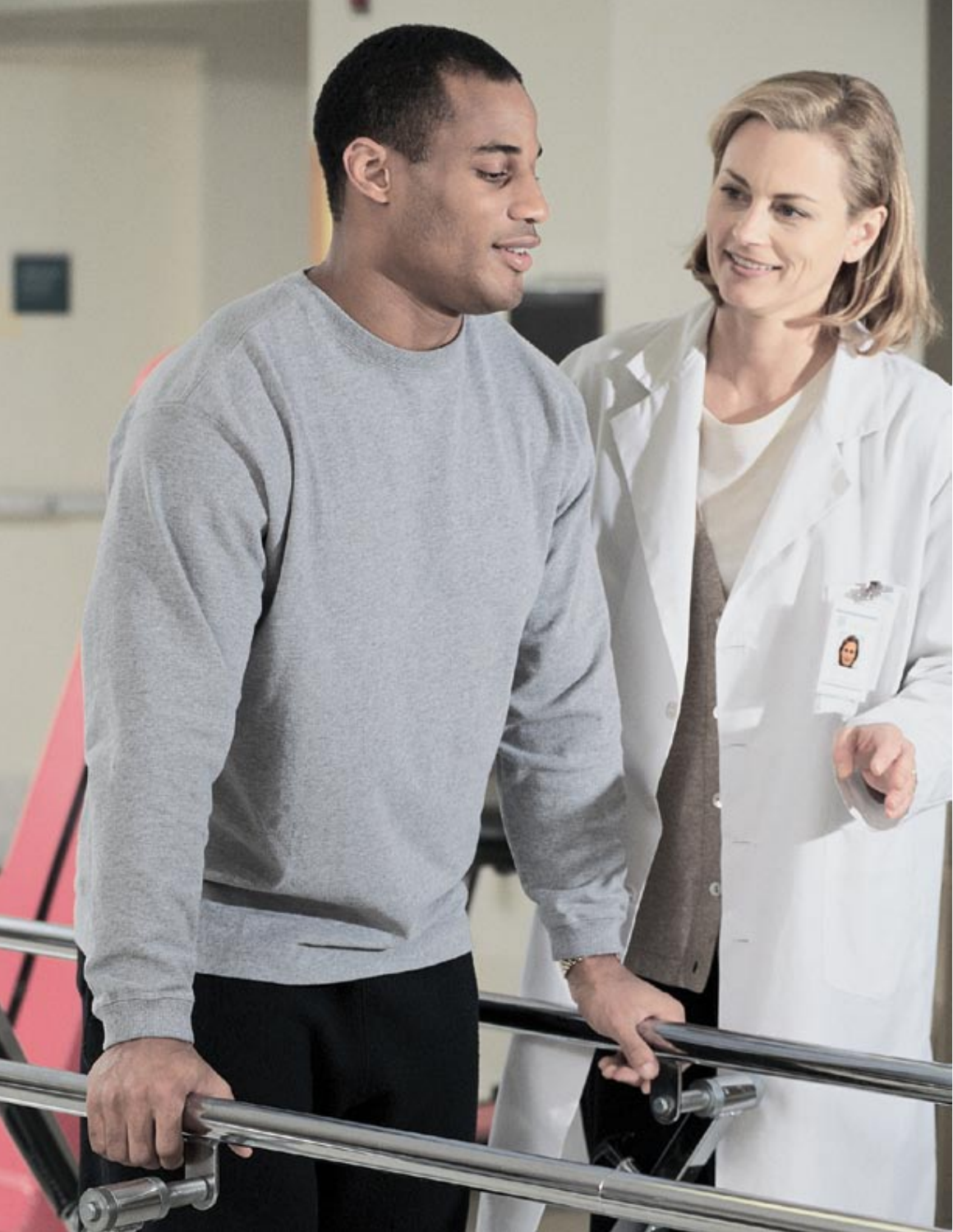# INTRODUCTION

For most workers, the ability to earn a living is their most significant financial asset. Lengthy periods of disability can be financially devastating to workers and their families. Protection against that risk lies in disability income insurance, a product that can provide income to an employee should he or she become sick or injured and unable to work. It can protect workers and their families against financial catastrophe by helping to meet daily expenses.

Although employer-sponsored health coverage is a very significant issue for employers and employees, the vast majority of workers and families do, in fact, have health insurance coverage. By contrast only 30 percent of American workers in private industry currently have access to employer-sponsored long-term disability insurance coverage (National Compensation Survey: Employee Benefits in Private Industry in the United States, U.S. Department of Labor, Bureau



of Labor Statistics, March 2006). That means most American workers—and workers' families—do not have adequate protection against one of the most significant financial risks that they face.

More and more employers recognize the value of providing disability insurance coverage to their employees. It fills gaps in financial protection left uncovered by public disability income assistance programs. It is a key component of a competitive benefits package for employers who need to attract and retain talented employees. And disability insurers can also help employers manage time lost to disability and return their valued workers to productivity.

This Guide is designed to serve as an introduction to disability income insurance and to introduce key considerations for employers exploring offering or sponsoring disability coverage to their employees. For more information, contact a broker or visit HealthDecisions.org for information about disability insurers offering coverage in your state.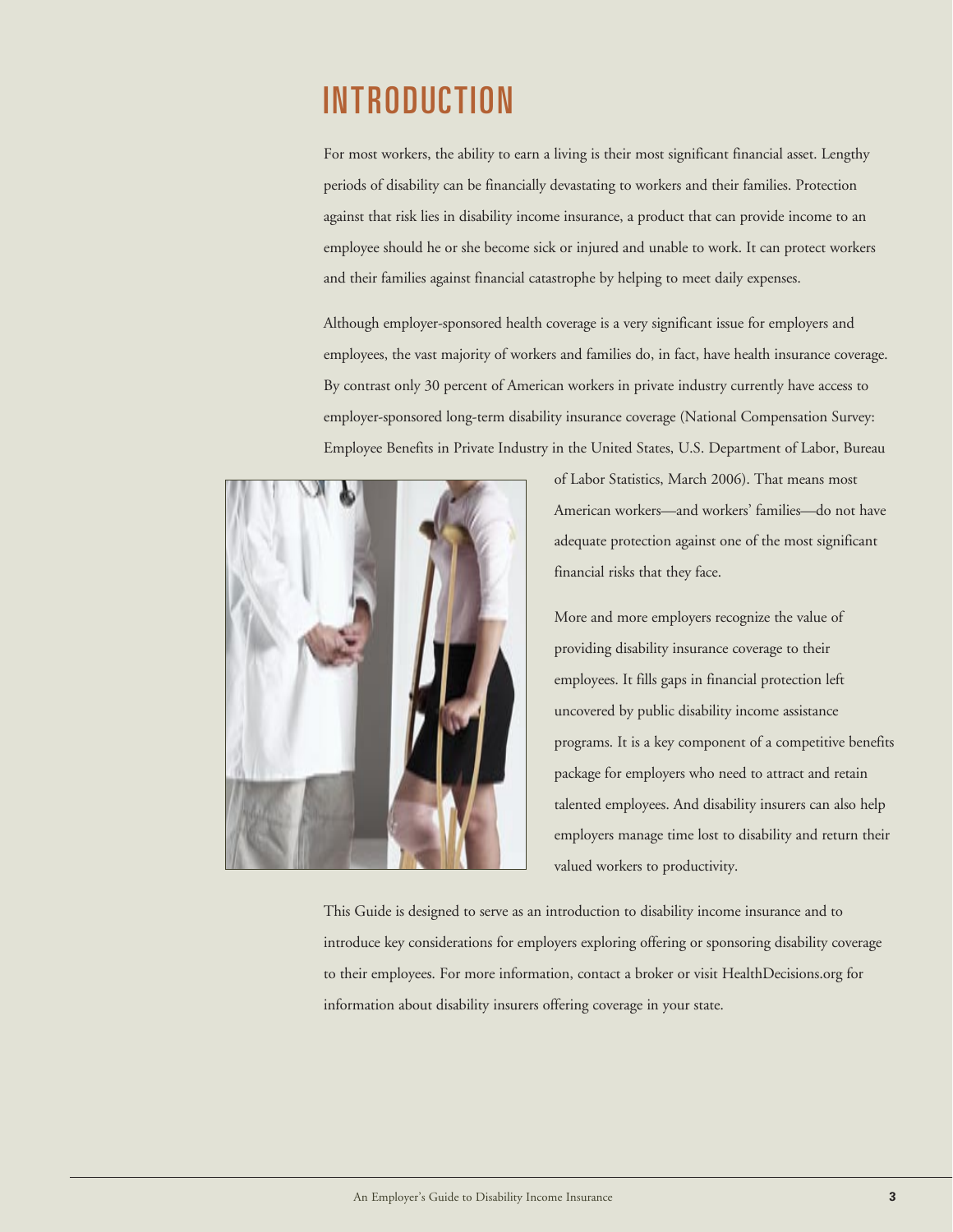# WHAT IS EMPLOYER-Sponsored Disability Insurance?

Employer-sponsored disability insurance coverage is an important benefit for many employees, providing income replacement to enable employees who are disabled to pay bills, including mortgages and college expenses, and to maintain an accustomed standard of living. Disability insurance replaces a percentage of pre-disability income if an employee is unable to work due to illness or injury for a specified period of time. Employers may offer short-term disability coverage, long-term disability coverage, or integrate both short- and long-term disability coverage.

#### **Fewer than one in three u.s. workers have private Long-term disability coverage**

Percentage of Workers in Private Industry With Disability Coverage

| Type of<br>Program                          | All Employees | <b>White Collar:</b><br>Professional.<br>Technical.<br>and Related<br>Employees | Blue Collar:<br><b>Clerical and</b><br><b>Sales</b><br>Employees | Service<br>Employees |
|---------------------------------------------|---------------|---------------------------------------------------------------------------------|------------------------------------------------------------------|----------------------|
| Short-term<br><b>Disability</b><br>Coverage | 37%           | 41%                                                                             | 42%                                                              | 21%                  |
| Long-term<br><b>Disability</b><br>Coverage  | 29%           | 40%                                                                             | 22%                                                              | 11%                  |

Source: National Compensation Survey: Employee Benefits in Private Industry in the United States, 2006. U.S. Department of Labor, Bureau of Labor Statistics. (includes part-time workers)

## *Short-Term Disability Coverage*

Short-term disability (STD) coverage provides disabled employees with a specified percentage of pre-disability income—typically 60 percent—once sick leave is exhausted. The duration of STD coverage varies, but is typically not more than six months.

Many of the conditions that trigger payment of short-term disability benefits, such as pregnancies, strains, and sprains, resolve quickly and the employee is frequently able to return to work before benefits are exhausted.

## *Long-Term Disability Coverage*

Typical group long-term disability (LTD) benefits start when sick leave and short-term benefits are exhausted, replace about 60 percent of pay, and continue anywhere from five years to the remainder of an individual's life. LTD insurance is generally considered protection against a catastrophic illness or injury, but many long-term disability claims result from common medical conditions that cause an increasing level of impairment over time, such as heart disease, musculoskeletal and connective tissue conditions, hypertension, and diabetes.

Group long-term disability insurance can provide the means for your employees to be able to sustain themselves financially should disability take them out of the workplace for an extended period of time.

## Workers' Compensation Only Covers Work-Related Illness or Injury

Workers' compensation is state-mandated indemnity insurance. It covers both lost income and medical expenses when injuries or illnesses happen *at work*.

This type of coverage evolved as industrialization resulted in increasing risk for America's workers. Today, however, 63 percent of all disabling injuries and illnesses occur *outside of work*. For those injuries or illnesses, workers' compensation insurance can't help. That's where short- and long-term disability insurance fill the gaps. People want the higher levels of security against unforeseen expenses caused by illness and injury that can happen anywhere. Disability insurance offers this security.

## **MOSTlong-term disabilities are not covered by workers' compensation.**

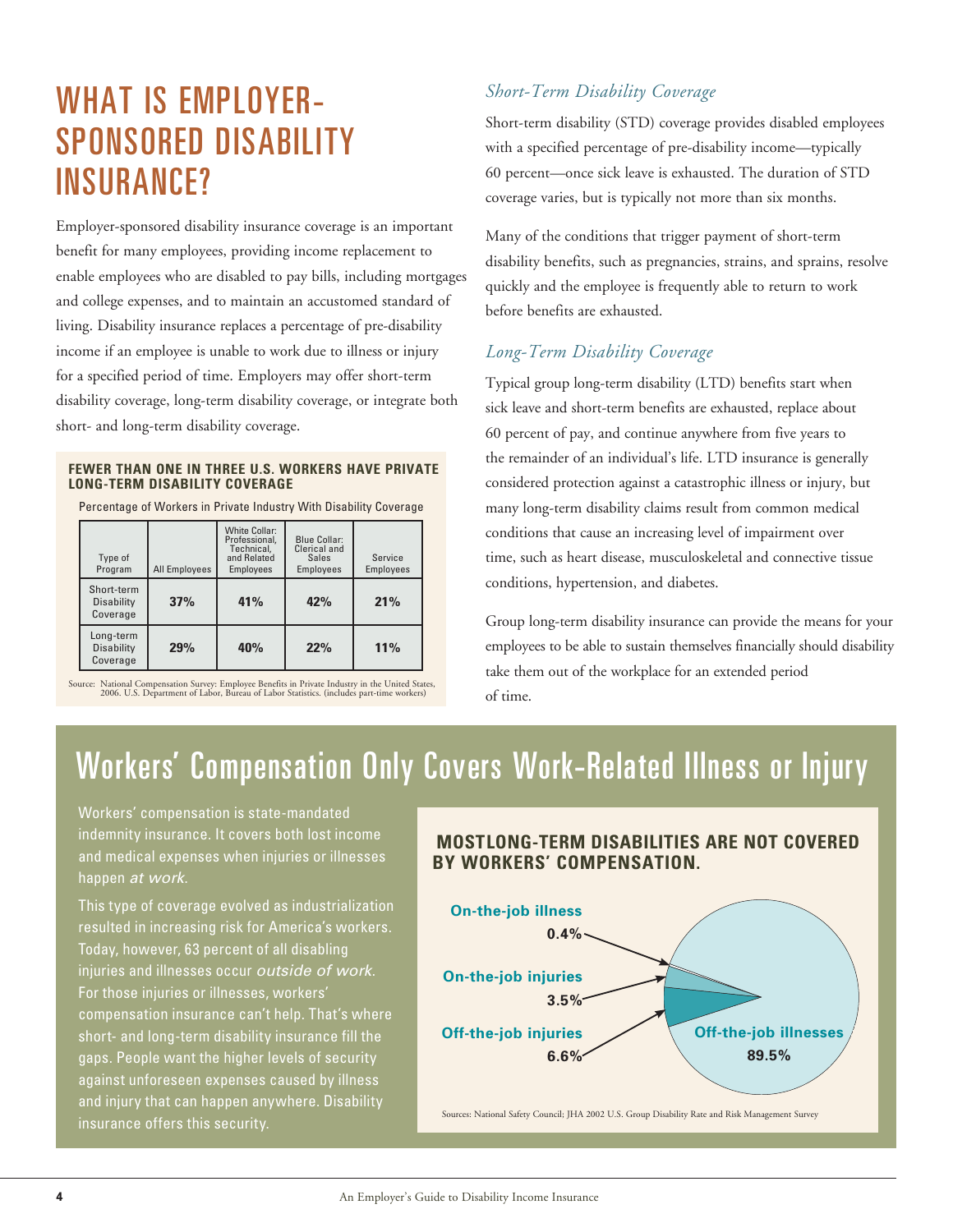# Employee Need for Disability Income Protection

According to the 2005/2006 MetLife Study of Employee Benefits Trends, nearly half of employees (47%) live paycheck to paycheck. Young families with children under the age of six (48%), in particular, reported sometimes having trouble paying their bills in 2005.

"With many employees living paycheck to paycheck, it's essential that they understand how to protect what may be their most

important asset: their income," notes Todd Katz, MetLife senior vice president, Institutional Business. "It is important for employees to have the appropriate amount of coverage for their life-stage and life situation."

Many who have experienced disability say the relief of knowing there is financial protection already in place for themselves and their families greatly enhanced their ability to focus their energies on getting well and returning to productive lives.

## State and Federal Programs Offer Only Limited Help

Many people believe that the state or federal government will step in with financial help if they become disabled. While it's true that some assistance may be available, it may not be adequate for a family's needs.

Most workers in the United States participate in the federal government's Social Security program, and most know Social Security for its retirement benefits. But the Social Security Administration (SSA) also administers disability benefits under the Social Security Disability Insurance (SSDI) program. In fact, in a typical month, the Social Security Administration sends more than \$6.6 billion in disability payments to more than 6.5 million Americans.

Your salary and the number of years you have been covered under Social Security determine how much you can receive. The average monthly benefit from the Social Security disability program in 2006 was \$939, according to the SSA.

However, it is difficult to qualify for disability income benefits under the strict SSDI definition of disability. SSA statistical tables show that, of the 2.1 million applicants for SSDI benefits in

2005, only 39 percent qualified for SSDI benefits. And, because of an application backlog, the waiting time to receive Social Security disability benefits is often two to three years.

There are important points to bear in mind regarding the coverage and benefits under the SSDI program:

- $\blacktriangleright$  The standard to qualify for SSDI is more stringent than just about any private plan. A person must be unable to engage in "any substantial gainful work which exists in the national economy." This contrasts with private coverage, which usually defines disability as the inability to do one's "own occupation" or an occupation that matches training, education, and experience.
- ▶ The same SSDI definition also requires that a person be severely disabled. The person's inability to work must result from a condition that, as described by the SSA, is expected to result in death or that has lasted (or can be expected to last) for a continuous period of not fewer than 12 months.
- $\triangleright$  Social Security disability doesn't

provide full coverage for all workers. A worker has to build a work and earnings history to be fully covered by the SSDI program. This leaves younger workers with added exposure. By contrast, the younger worker usually qualifies under private disability plans within a year, or less, of starting a job.

Some states offer short-term disability protection. California, Hawaii, New Jersey, New York, Rhode Island, and Puerto Rico fund short-term disability coverage (26 weeks in most states, except California) through a combination of employer and employee contributions. In all other states—representing about 80 percent of the workforce employees have no comparable protection unless their employers provide it as a benefit.

SSDI and state-funded programs provide limited disability income assistance to individuals who qualify for the benefits. But these programs are only the most basic safety net—in most cases, they don't provide adequate financial support to maintain a worker's pre-disability standard of living.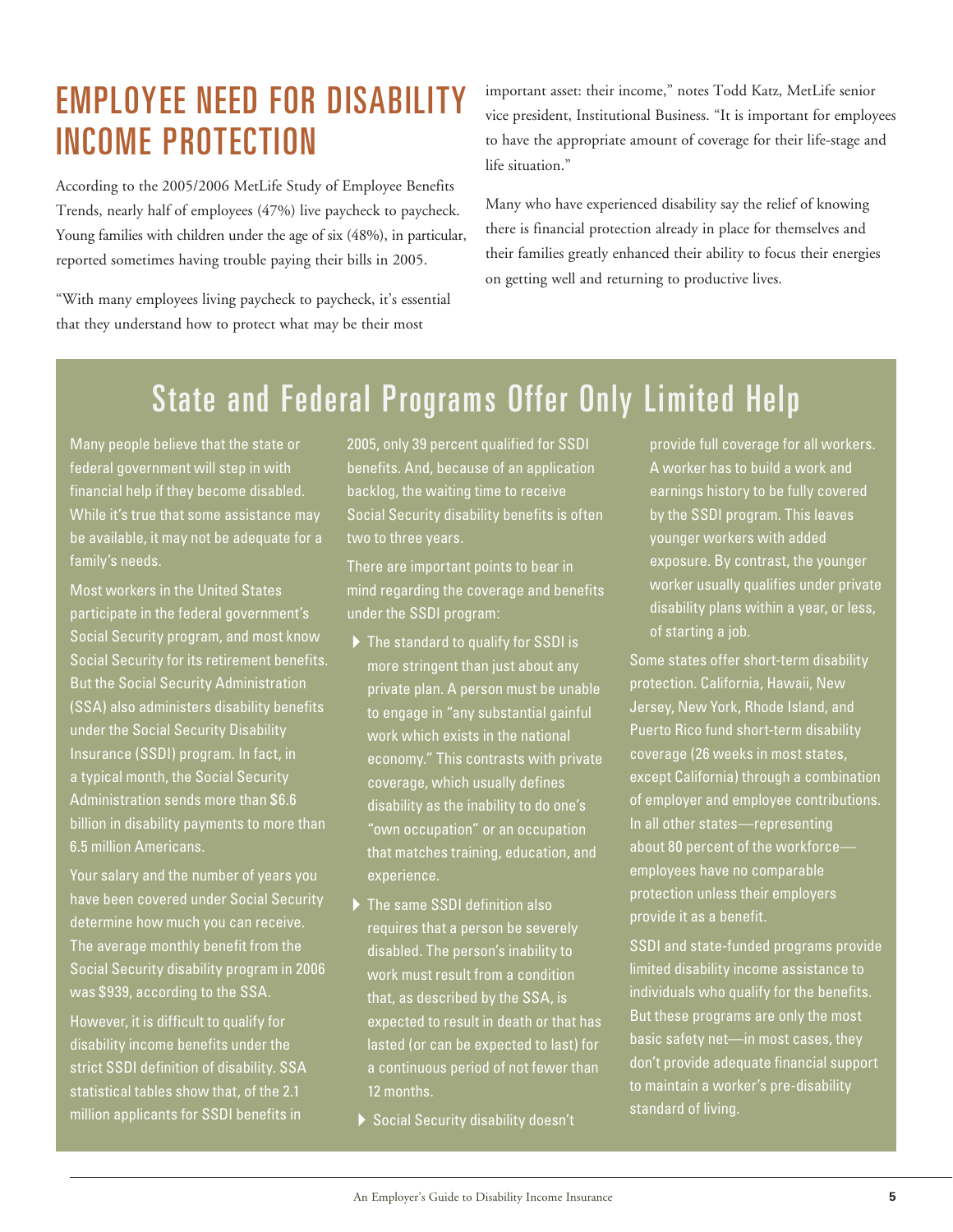## Disability Insurance Coverage Offers Many Advantages to Employers

Since disability insurance can provide employees with valuable income protection during periods of sudden income loss, it only makes sense that employers want to provide the coverage. Beyond addressing the needs of workers, these benefits offer important advantages to employers as benefits packages can be critical to attracting and retaining talent. "A full benefits package is one of the key elements that employees consider when deciding to either stay with or move to another employer," explained Joe Sevcik, second vice president of voluntary segment marketing at Assurant Employee Benefits. "Disability insurance is more difficult to obtain and more expensive outside of the workplace. A benefits package that includes disability protection can be a real competitive advantage for an employer, especially a small to mid-sized employer."



**The risk of disability\* is greater than the risk of**

Savvy employers understand that disability insurance is both a benefit and a health and productivity tool. The rehabilitation and management tools available in many plans can yield substantial savings to employers, particularly in large organizations. Such programs help people return to productivity, relieving huge direct and hidden costs of disability.

### **Most workers' savings would only see them through a few months of disability**



The hidden or "indirect" costs of disability, such as pay for replacement workers and the value of lost productivity, are expensive problems for business. A study by the Work Loss Data Institute reveals that when the total cost of disability is measured, it eclipses medical insurance costs for a business. The study states, "For U.S. employers in 2000, for all conditions together, direct disability losttime costs were \$91,360 per 100 workers, total disability lost-time costs (including direct costs) were \$458,150 per 100 workers, and medical costs were \$268,539 per 100 workers." The study concludes that, including indirect costs, "lost-time costs exceed medical costs by a substantial margin."

The costs of disability can be an even bigger problem for small businesses, where the absence of a key employee can have a huge impact on productivity and how the business continues to run.

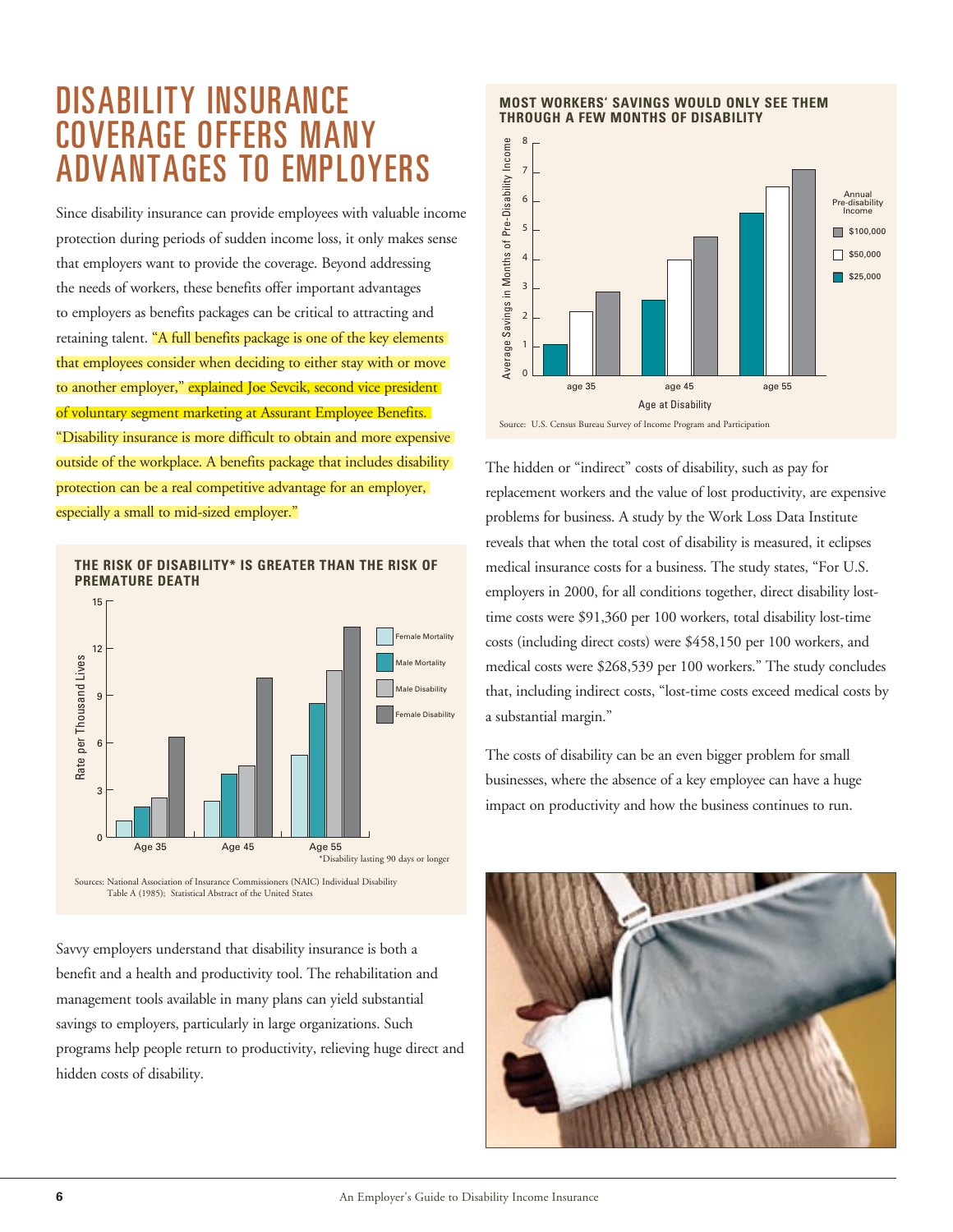## Building Your Company's Plan

While a handful of states offer short-term disability protection through a combination of employer and employee contributions, employees in all other states have no comparable protection unless their employers provide it as a benefit. Many have done just that. According to the Department of Labor's National Compensation Survey of Employee Benefits in Private Industry (March 2006), more than half of establishments with 100 or more employees offer STD and 43% offer LTD. The percentage of small businesses with disability plans in place is considerably less, which can put smaller employers at a competitive disadvantage.

#### **Disability insurance is one of the less expensive insurance coverages.**





Note: Average costs represent total annual cost, whether paid by insured or employer.

Sources: Kaiser Family Foundation, Employee Health Benefits; LIMRA surveys; NAIC website; Best's Review; 2001–2003 data.

When you make the decision to expand your employee's disability protection beyond sick leave or state-mandated benefit, there are a number of issues you should consider:

## *Eligible Employees*

A key finding from a 2005 report from LIMRA International is that few small business owners have made arrangements to protect themselves and their families from disability. By making this coverage available to employees, the small business owner is gaining access to his or her own coverage—at group rates.



## *Benefit Selection and Funding*

Ideally, employers should offer STD and LTD in a seamless package. An integrated program assures that claims experts are involved early, looking for the best ways to return a person to work and leveraging those early intervention opportunities to the benefit of both the employee and workplace. An insurer can provide the early intervention offered by STD benefits and the protection of LTD plans for roughly \$300 to \$450 per employee in annual premiums. The coverage can be fully paid by the employer, cost-shared with the employee, or offered as an employee-paid, voluntary benefit. In many cases, employers fund a basic plan to protect employees, and employees may then purchase supplemental coverage to better address their individual financial circumstances.

## *Coordination of Benefits*

Larger companies may desire a plan that coordinates the short- and long-term benefit processes as well as coordination with other health and welfare benefits the employee may need to access, such as Workers' Compensation. Coordination of such programs through active management can make for greater potential gains because large companies will have more claim situations. How tightly the different benefits need to coordinate or integrate depends on the size and nature of the organization. Smaller companies, especially those with little or no human resource staffing, primarily need a quality plan that works well at all junctures in the process—communicating the benefit to the employee, serving the employee as a customer, and integrating easily with other benefits.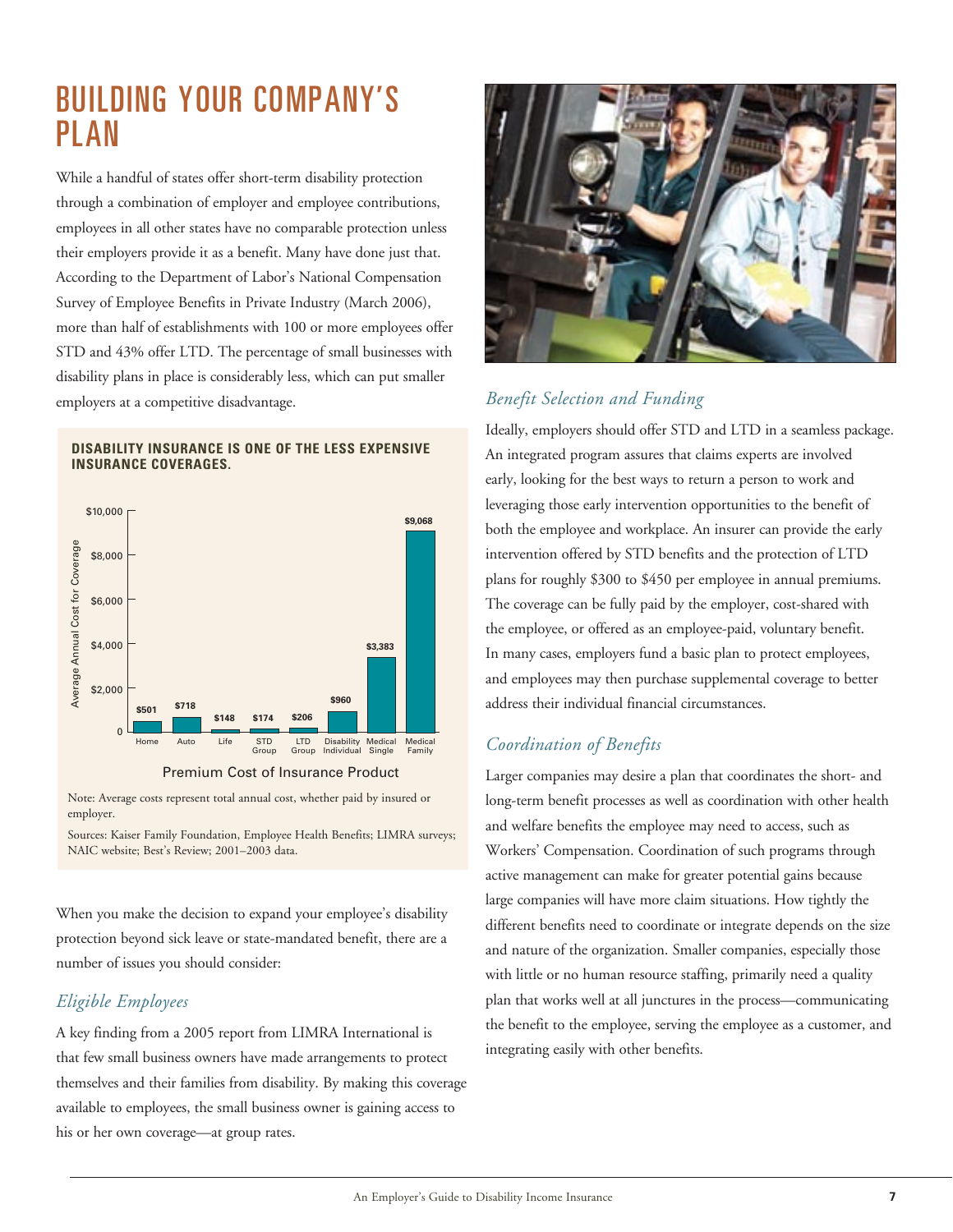### *Important Components of Your Plan*

As you build your disability plan, there are certain key benefit provisions that not only have a direct impact on how claims are paid, but on the cost of the plan as well. These include:

### A **Waiting or "Elimination" Period**

A plan's waiting or "elimination" period is the period between disability onset and the point at which disability benefits become payable. Benefits in a short-term disability plan may have different waiting periods for disabilities stemming from illnesses versus those resulting from injuries, e.g., a 7-day wait for illness versus no waiting period for injuries. A typical waiting period for short-term disability benefits is 15 days, but may be shorter or longer, depending upon an employer's sick leave plan. Waiting periods for long-term disability plans usually start 30 to 180 days after the disability occurs. It's best to coordinate coverage so that once any sick pay and short-term disability benefits have been exhausted, long-term disability benefits start immediately.

### **Finally** The Definition of Disability

Short-term disability plans typically provide income when an employee is unable to work in his or her "own occupation" or "own job" due to injury or illness.



Long-term disability plans provide income when an employee is unable to work in his or her "own occupation," or to work in "any occupation" for which the person is suited by education, training, and experience. Most commonly, plans use the "own occupation" standard for an initial period—usually two years, although longer periods are available, with occupation protection even covered to age 65 for certain industries or classes of employees.

During the "own occupation" period the plan pays benefits if the person cannot perform the essential work functions of the occupation



in which the person was employed when he or she became disabled. The "own occupation" period is customarily followed by the broader "any occupation" standard. Under this standard, a plan would continue to pay benefits only if the person was unable to perform any job functions for which he or she might be qualified based on education, experience, and training.

Recently, new approaches to defining disability have been introduced in the marketplace. "Innovative carriers have realized that the traditional definition of what constitutes a short- or long-term disability does not fit all employers or employee groups," asserts Angie Makkyla, second vice president of true group segment marketing at Assurant Employee Benefits. "New disability products that condition eligibility for benefits on hospital confinement periods or American Medical Association impairment ratings have been introduced recently. These types of plans can offer an affordable alternative to traditional disability plans for employees in high risk industries. They're also good for small businesses where disability insurance may not have been accessible or affordable previously."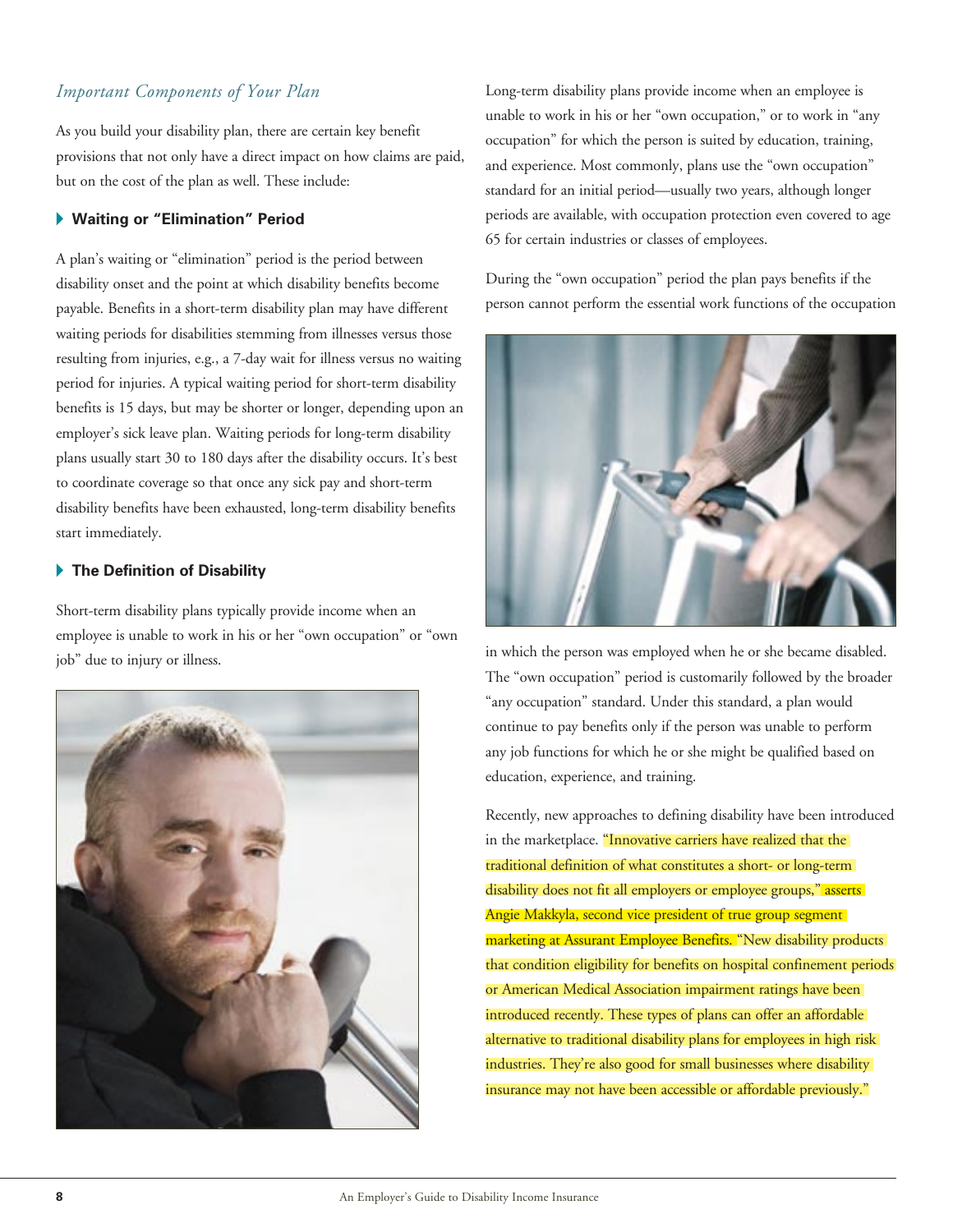### A **Residual or Partial Disability**

Residual or partial disability benefit provisions provide for a disability plan to make reduced disability benefit payments for employees who are able to return to work, but temporarily on a part-time basis due to reduced capacity. The partial payments offset earnings loss while the employee makes the transition back to a full-time schedule.

### A **Income Replacement**

Plans typically replace 50 to 60 percent of income, although some carriers now offer up to 80 percent income replacement. A weekly maximum benefit of \$1,000 is not unusual for short-term disability policies, whereas long-term disability policies may provide up to \$10,000 in monthly benefit. Plans should be structured to balance financial assistance in a time of great need with incentives to return to work.



#### A **Benefit Integration**

Most group plans assume that disability benefits or payments from other sources (such as SSDI, Workers' Compensation, etc.) may be received by the claimant and construct their policies so that the amount payable may be reduced by the amounts payable by other plans. This is an important claims management tool because return to work efforts stand to be compromised if the disabled worker earns more in disability than in active work.

#### A **Benefit Duration**

Short-term disability plans typically pay benefits from 13 to 26 weeks. Benefit durations for long-term disability plans vary. A longterm disability plan may pay benefits for a five-year period, to age 65, or to Social Security Normal Retirement Age (which is phasing up from age 65 based on an individual worker's age).

## WHAT TO LOOK FOR IN A Carrier

### A **Rehabilitation**

Look at the rehabilitation and disability case management capabilities the insurance carrier offers. Consider how successful the carrier has been in helping people return to productive work. Also, look into how well these rehabilitation and management resources coordinate with services your company provides on its own, or through other benefits service providers. Easy integration for seamless administration is key to program success.

### **Access to Information**

It is a big plus when employers and employees have plenty of easy, timely ways to get information. Large employers often value online access or other simple methods to obtain facts about their short- and long-term disability experience. From the employee perspective, plans often work best when there are multiple ways to get information mail, fax, phone, online. The easier it is for employees to access information they need—such as the status of a benefit check—the easier it will be for the employer's human resource or benefits area.

### A **Coordination with Other Benefits and Requirements**

Employers often find value in receiving assistance in meeting their obligations under the Family Medical Leave Act (FMLA), Americans with Disabilities Act, and other regulations. Disability insurance plans are a potential tool for making FMLA notification in a timely, accurate way.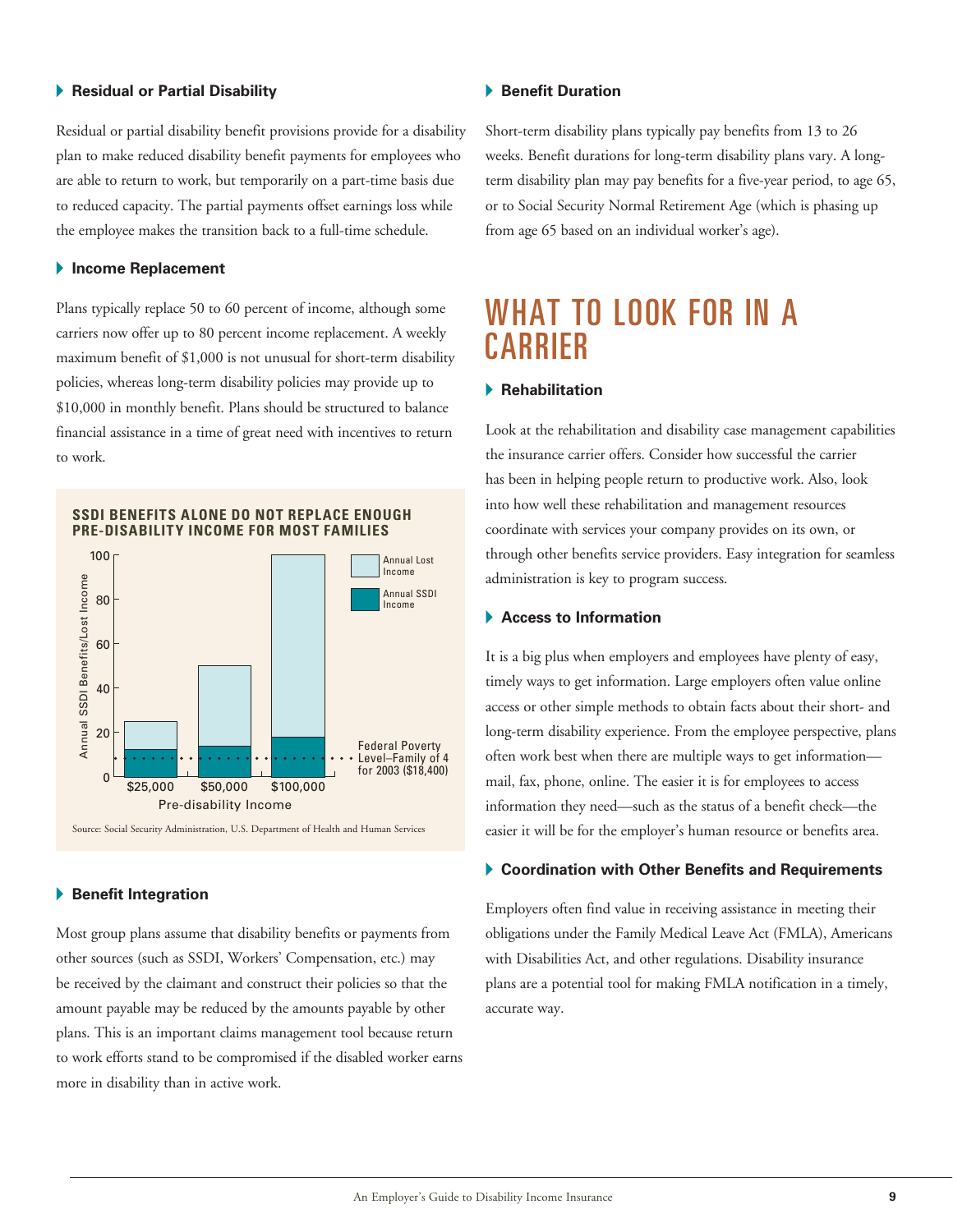### A **Customization**

It is essential for short- and long-term disability insurance providers to customize a plan with an eye on a company's existing benefits and information systems. This is particularly true for businesses that may already have some form of disability insurance and are making a change or addition to their program. Look at how well the plan will work with and transfer information from prior plans. See if the plan offers provisions that solve problems specific to your organization.



## It's About Time: The RTW—ROI Connection

Disability insurance coverage is about more than just income replacement. Disability insurance is also about lost time—and the corresponding lost productivity and costs that accompany each disability claim. A disability insurer can help an employer to create a balance between effective disability claims administration and a focus on returning the claimants back to full productivity in a safe and timely manner. Return-to-work (RTW) programs should not be viewed as a cost, but rather as a productivity protection program. Return-to-work pays.

RTW efforts do not begin with a lost time claim. Rather, they start with the creation of a clear set of expectations within the work force and management that a resumption of work is both desirable and expected whenever a colleague experiences debilitating illness or injury.

The return on investment (ROI) generated by a well defined absence management/ RTW program can be measured. The typical RTW investment includes:

- $\blacktriangleright$  Developing a corporate culture that supports continued productivity and guides employees and management alike.
- $\triangleright$  Creating a flexible work site that allows for continued productivity as temporary work restrictions and limitations arise.
- $\blacktriangleright$  Assigning specific accountability

for RTW planning within the management of the organization in concert with the disability management programs through the disability insurance partner.

A Developing specific return-to-work pathways or accommodations that provide a clear set of guidelines to maintain an individual's productivity during periods of temporary incapacity.

Ken Mitchell, Ph.D., Vice President for Return to Work at UnumProvident Corporation, has recorded the following outcomes resulting from the application of well defined return-to-work programs:

- $\triangleright$  7:1 ROI with the application of a transitional work program.
- $\blacktriangleright$  25% to 30% reduction in lost work days per claim.
- $\blacktriangleright$  40% to 60% reduction in short-term disability claims that go on long-term disability.
- $\blacktriangleright$  20% to 25% reduction in repeat short-term disability claims.
- $\triangleright$  35% reduction in lost work days on work related lost time claims.
- ▶ 40% reduction in healthcare costs for individuals on short-term disability. Increasingly, employers are working with disability insurer partners to put in place sophisticated disability management programs. Such programs move beyond return-to-work to focus also on the development of combined health and

productivity management programs. For example, AOL, Dell Corporation, Washington Mutual, Chevron Texaco, Osram Sylvania, Mayo Clinic, Coors Brewing, and Reed Elsevier have implemented effective programs that support a fuller range of absence management and health promotion initiatives, as well as the return-to-work of their employees.

Likewise, preventing lost time through the promotion of a safe and healthy workforce may also become an additional strategy within the employer's healthcare cost containment program. In a recent study, UnumProvident Corporation demonstrated that within a large pool of short-term disability claimants, management strategies reduced lost work days by 28% over a three-year period. In the same group of disability claimants, over the same time, the average medical cost per claimant was reduced by 40%.

"A successful and timely return to work is not a mystical, lucky event. It is the product of planning between the employer, attending physician and the employee," notes Dr. Mitchell. "The disability insurance partner can be a critical factor in a return to work success."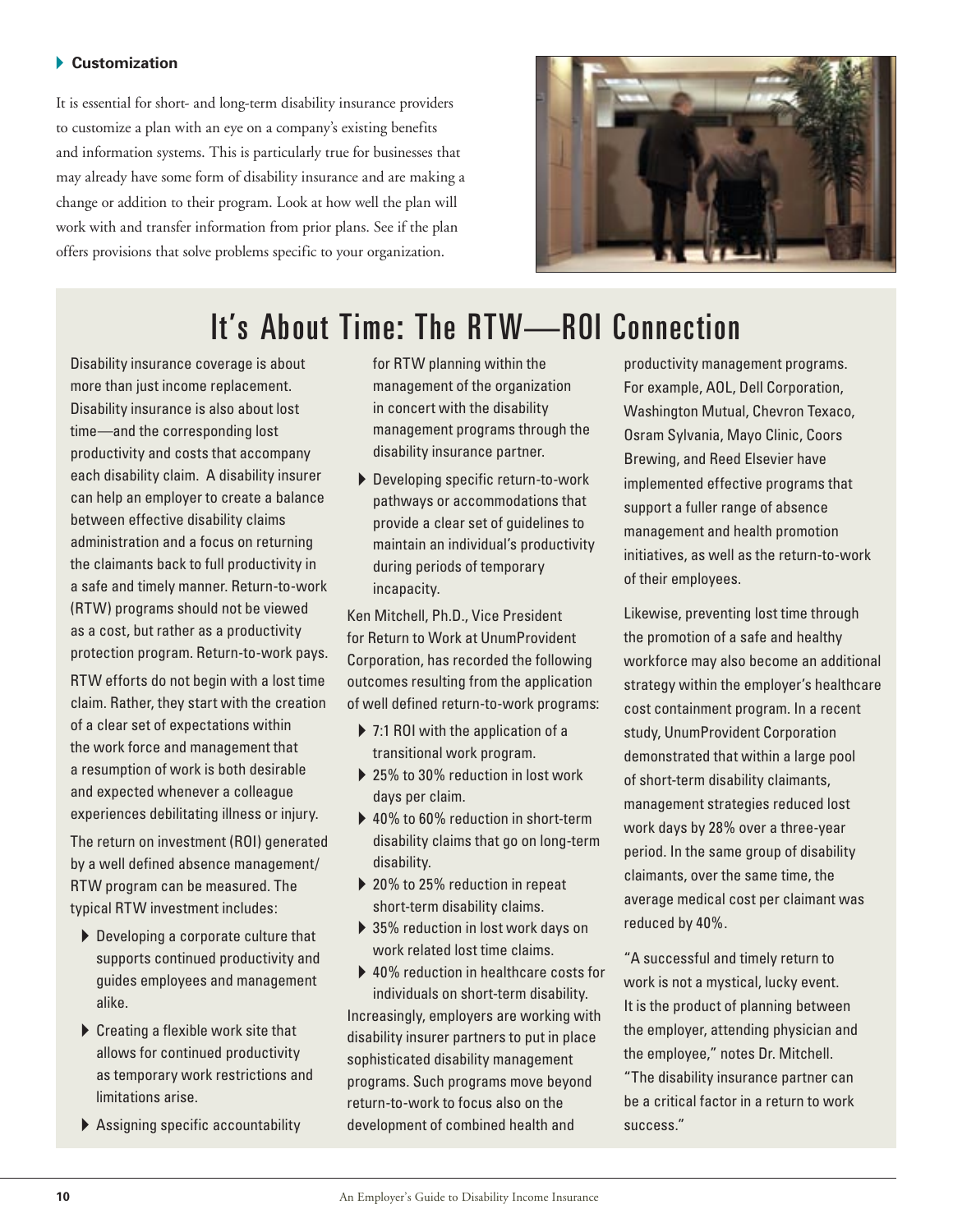

## **For More Information**

This Guide is intended as a starting point for employers to learn about the advantages of offering or sponsoring disability coverage for their employees—and how to design a plan that is best for your company. For more information, contact a broker or visit www.HealthDecisions.org for information about insurers offering coverage in your state. To find a disability insurance professional near you who has earned the Disability Income Associate (DIA) designation, call AHIP's Insurance Education Program at 202.778.8471.